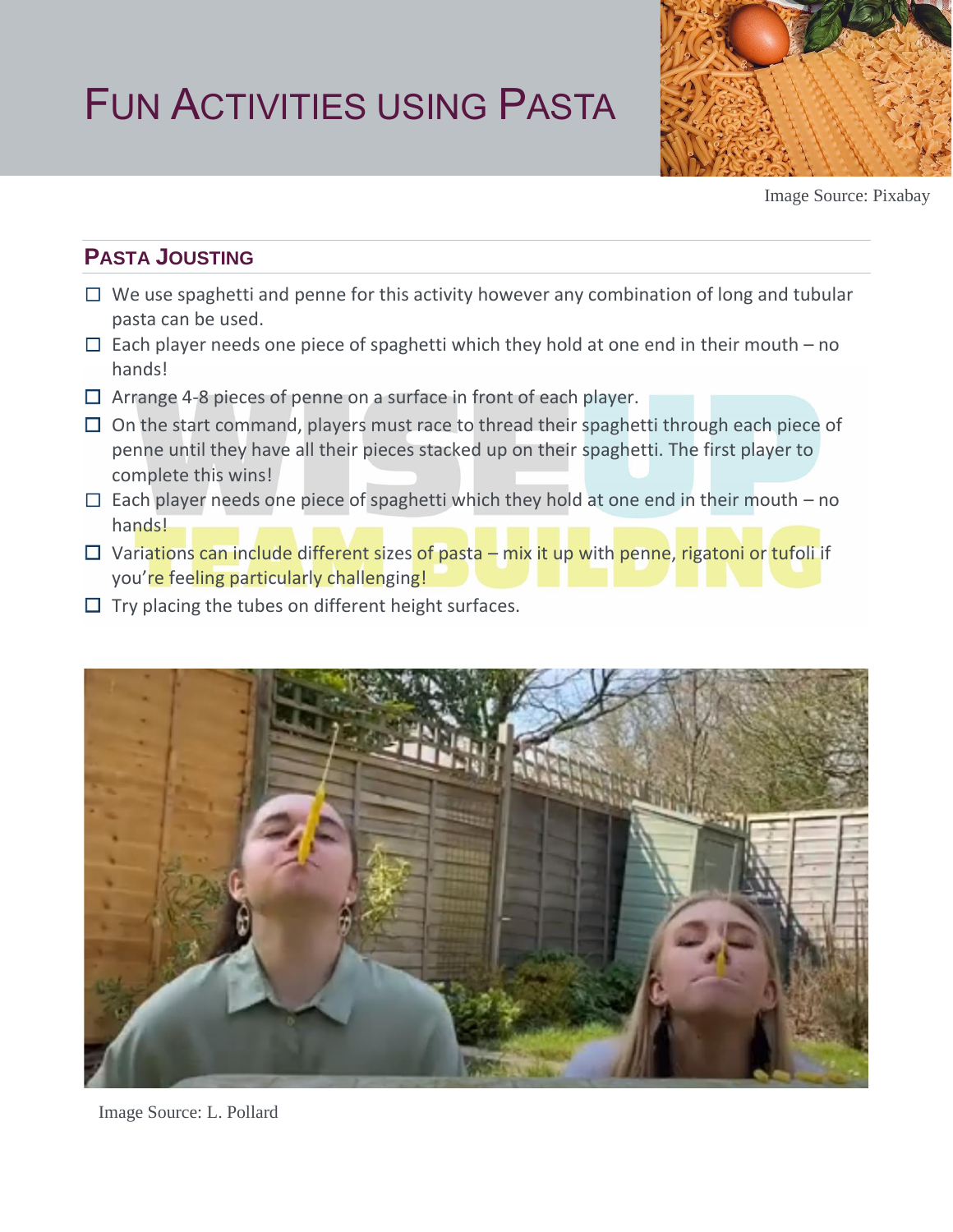#### **SPAGHETTI MOUSTACHE**

- $\Box$  This is a really fun activity for groups of any age all you need is a bunch of spaghetti!
- $\Box$  Each person starts with one piece of spaghetti.
- $\Box$  Players have to balance their spaghetti on their face between their nose and top lip and then let go.
- $\Box$  The spaghetti needs to balance for 5 seconds without being touched by hands.
- $\Box$  Now try adding a second piece and balance for 5 seconds. Keep repeating until you can't balance any more – the winner is the person who manages to balance the most spaghetti!

#### **PASTA ART**

- □ Pasta comes in many different shapes, sizes and colours. Raid the very back of the cupboard and see how many different types you can come up with (you may be surprised at the random ends of bags hidden away!)
- $\Box$  Choose a topic and write down as many different things to do with this topic on pieces of scrap paper (or bits of lasagna sheets if you want to keep it really authentic!) and pop them into a container. For example, if the topic was animals, write down as many different animals as you can think of. Maybe you prefer flowers. Or mix topics for a real challenge!
- $\Box$  Choose one at random and then, within the set time limit, design what is on the paper in pasta!
- $\Box$  Ask an impartial judge to choose a winner of each round maybe take photos and send them to a grandparent to choose if everyone in the house is taking part?
- $\Box$  Put the pasta back and take turns to choose the next challenge. (Muddling up the pasta between rounds is really fun!)

#### **PASTA NOUGHTS & CROSSES**

- $\Box$  Just like the classic game but with the added bonus that you can cook up up afterwards for a snack! This game is for groups of 2 people.
- $\Box$  Use 4 pieces of spaghetti or similar pasta to create your playing board.
- $\Box$  Choose two other different types of pasta to be your playing pieces, one type per person we like using fusilli and conchiglie for the obvious contrast  $\circledast$
- $\Box$  Take turns to place your playing pieces on the board, one at a time. The first person to get three in a row vertically, horizontally or diagonally wins!